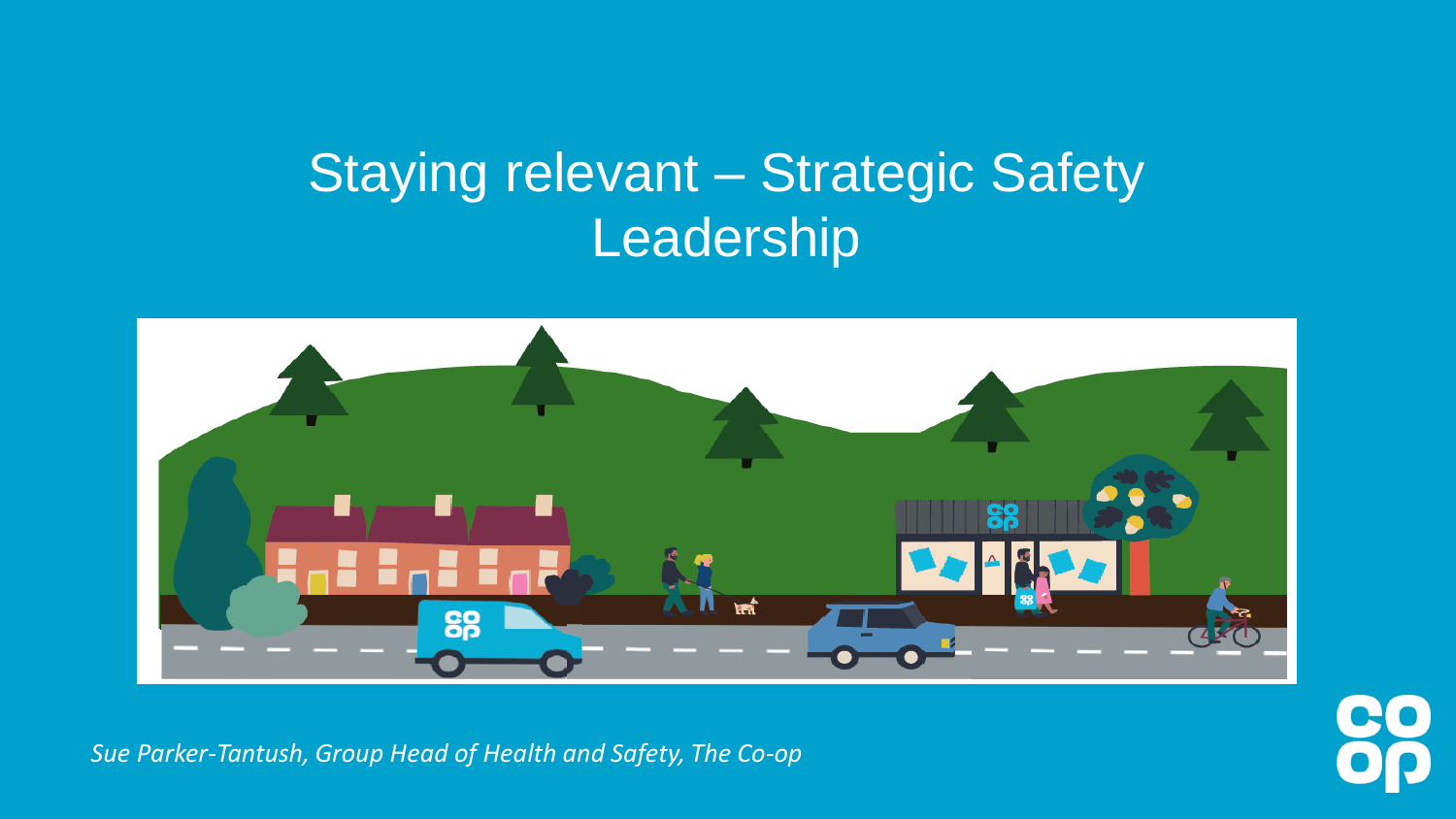

- The Co-op Group has its origins in the co-operative consumer societies off 1844 with the formation of the Rochdale Society
- We operate 2,600 food stores, 19 Corporate buildings, over 1,000 funeral homes and provide products to over 5,100 other stores
- We have 70,000 colleagues and an annual revenue of over £10 billion
- We still remain true to our origins through our campaigning on modern slavery, loneliness and tackling violent crime against shopworkers
- Nearly 3000 Local Causes benefited from our membership fund last year

#### **Our Co-op colleagues:**

- Key Workers Retail, Logistics, Funeralcare colleagues
- Office based colleagues support centre and enabling functions, Legal, Insurance and Co-op Health

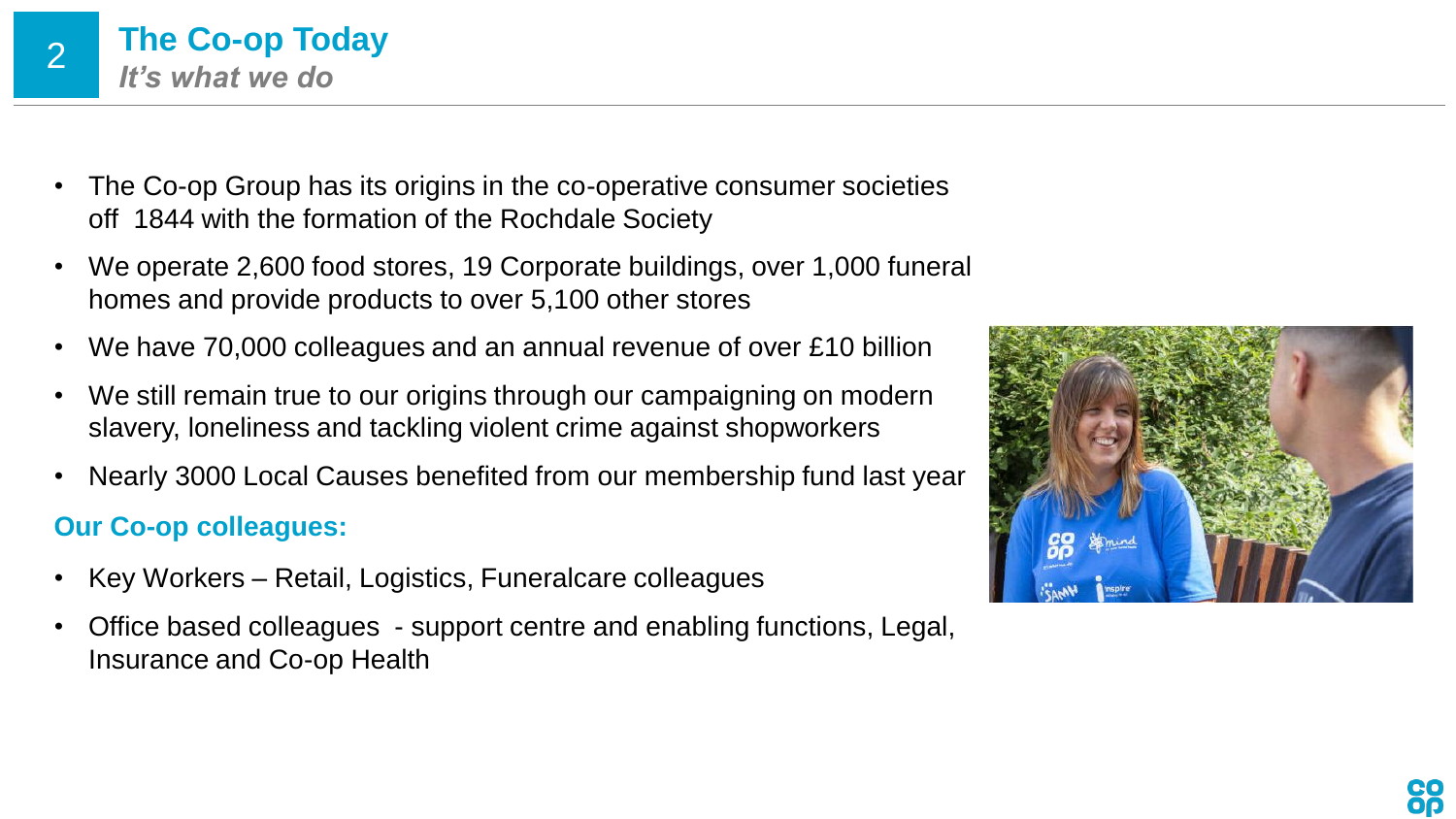*Dominic Cooper defined Safety Leadership as "The process of defining the desired state, setting up the team to succeed and engaging in the discretionary efforts that drive the safety value"*

Today's Health and Safety Leader needs to be:

- A Strategic Thinker- Decision making with a clear vision
- Proactive not reactionary
- Passionate about developing others you can't do it alone
- Always Learning
- **Resilient**
- Agile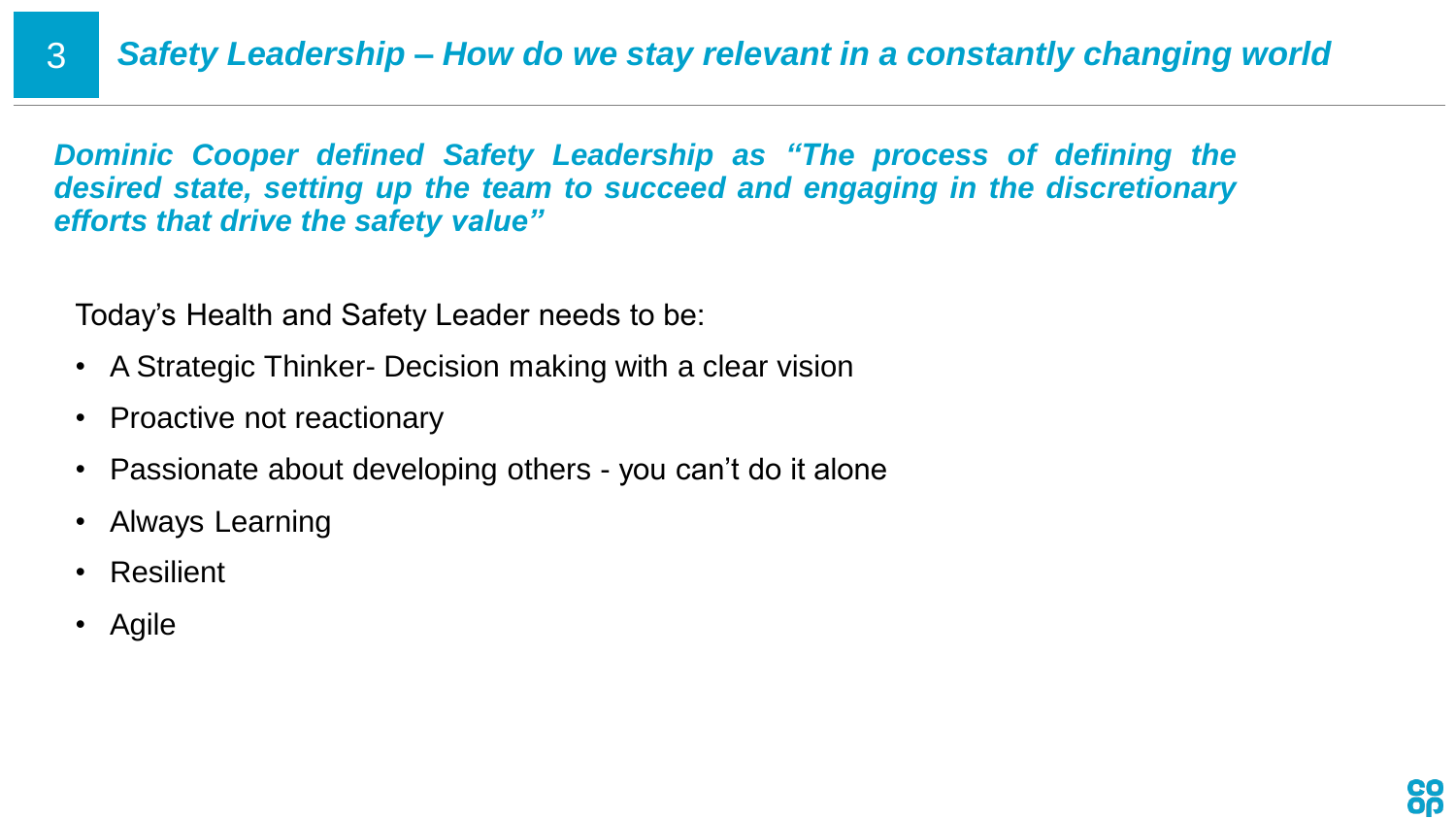### 4 *Strategic Leadership - Planning for Success*

- Safety governance structures within a strong risk management framework
- Set minimum safety standards
- Being proactive enables you to be reactive
- Set timelines but build in flexibility
- Build in well being strategies for the new normal
- Fulfil Exec and Board expectations They need the "so what?"

## **Supported by :**

**Leadership and collaborative working**

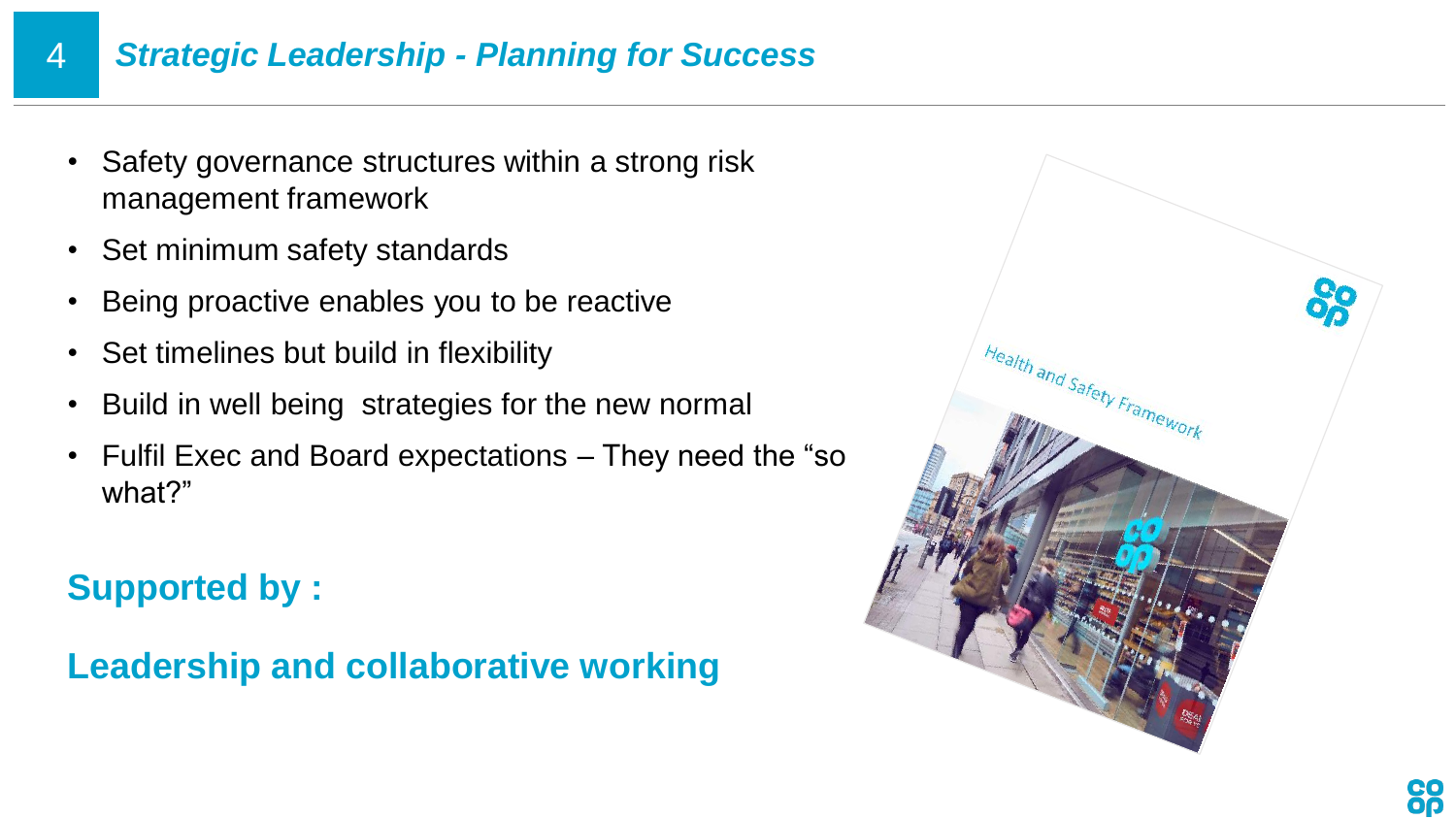#### 5 *Build personal resilience - Avoid crisis fatigue*

"Physical and online presenteeism is a thing of the past - focus on the great things we can do together"

- Don't be "Always on"
- Define your end of day: close the lid/put your laptop away
- Reclaim your "Working at home day"
- Be open and honest with your team "How are you?"
- Look out for your team Genuinely support flexibility
- Book out lunch
- Move!
- 45 minute meetings